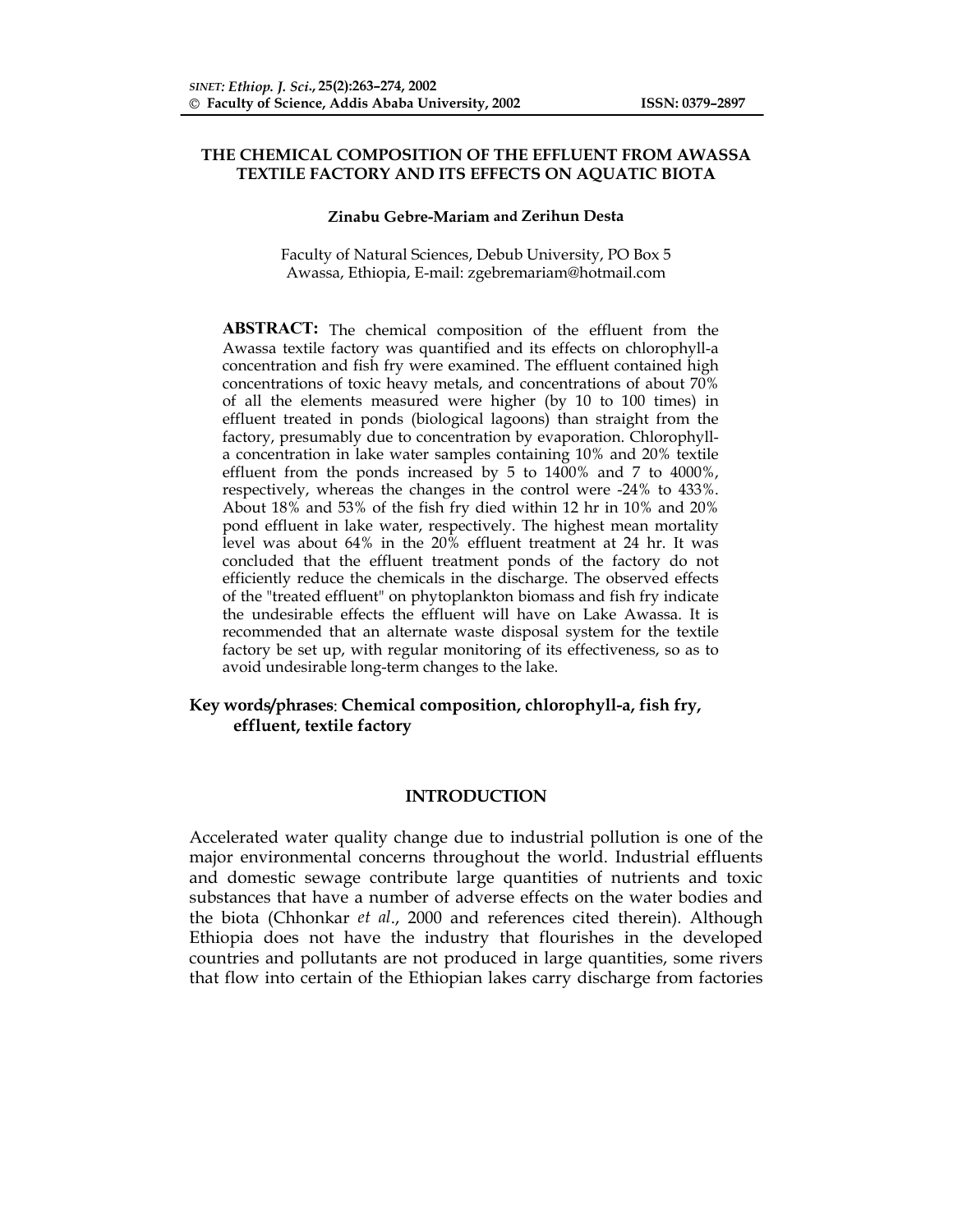and domestic sources (Zinabu Gebre-Mariam and Elias Dadebo, 1989; Zinabu Gebre-Mariam, 1998).

The Awassa textile factory is one of the factories operating in the vicinity of Lake Awassa, and it discharges about 1200  $m<sup>3</sup>$  of liquid waste every day into the nearby Shallo swamp (Zerihun Desta, 1997). The effluent from the textile factory is routed by way of some treatment ponds (biological lagoons) that are expected to reduce the amount of chemical discharge. The effluent from the ponds, which is assumed to be "treated effluent", discharges into the Shallo swamp when the ponds fill up or through leakage. The swamp is the source of River Tikur wuha, the only river that flows into Lake Awassa, and the effluent released into the swamp eventually ends up in this closed lake (that has no surface outflow). Removal of the chemicals in the waste water through the biological filtration of the lagoons is required to prevent advancement of nutrient enrichment and excessive algal production (eutrophication). However, the effectiveness of the treatment ponds of the Awassa textile factory is not known. Moreover, no information is available on the chemical composition of the effluent and its possible effects on the biota of Lake Awassa. Such information is important with respect to the environmental protection and resource management of the lake.

The objective of this study was to determine the chemical composition of the effluent of the Awassa textile factory and examine its effects on phytoplankton biomass and fish fry.

## **MATERIALS AND METHODS**

## *Sample collection*

Water samples for our experiments were collected from the surface of Lake Awassa (6°33'–7° 33' N and 30° 22'–38° 29' E) described in Zinabu Gebre-Mariam and Taylor (1989) during the study period October 1997 to June 1999. Samples were collected at an offshore sampling station using acidwashed 2-L polyethylene bottles and were transported to the laboratory in dark coolers containing lake water to maintain *in situ* temperature.

A beach seine was used to collect tilapia (*Oreochromis niloticus*) fry from the lake shallows. Open coolers and plastic buckets containing lake water were used to transport these fry from the lake to the laboratory. This usually took less than fifteen minutes.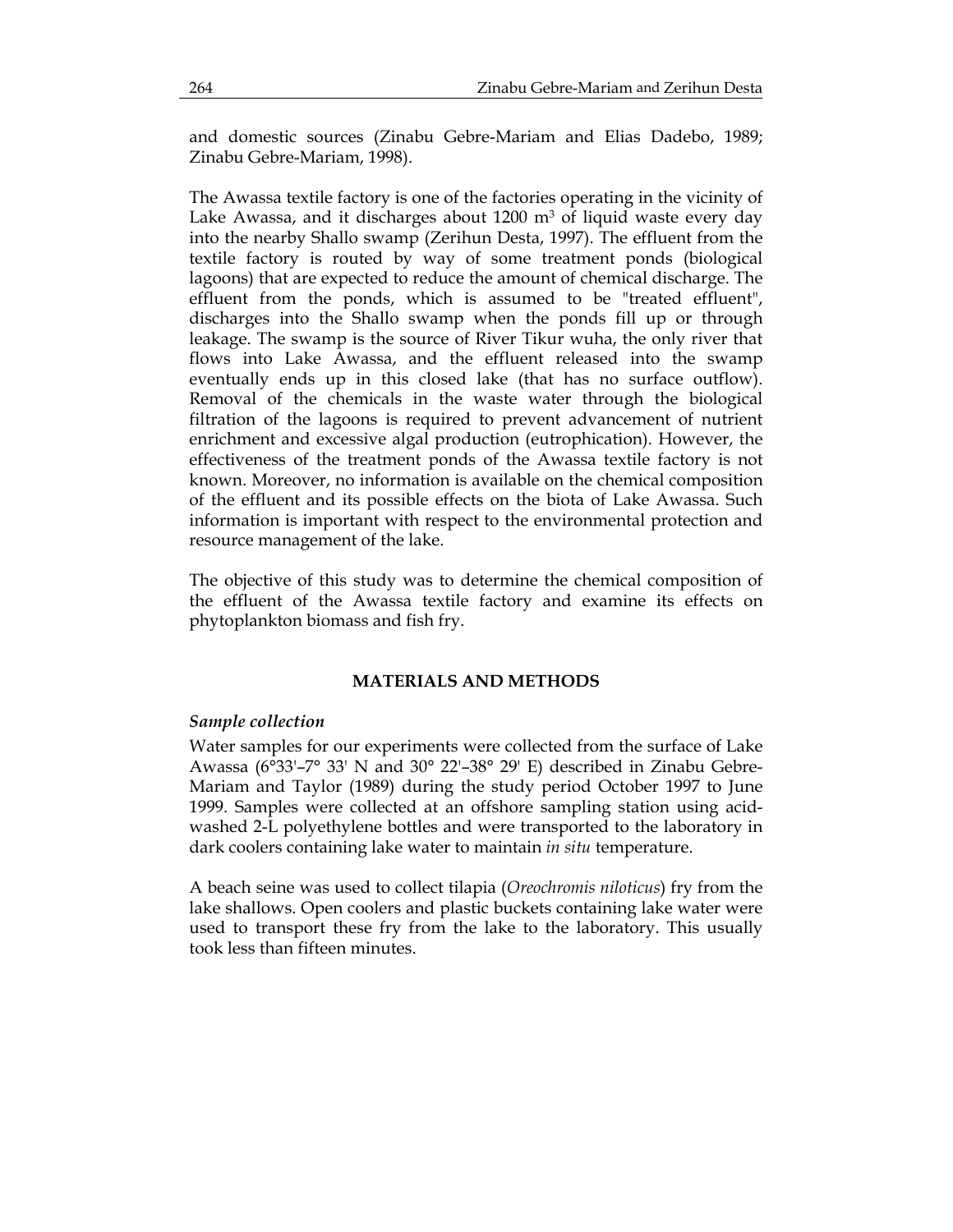Effluent samples from the Awassa textile factory were collected from two sites by using acid-washed 2-L polyethylene bottles. Samples were taken directly from the factory outlet (the point where the effluent from the factory is released into the first treatment pond) and from the point where the effluent from the last treatment pond goes into the swamp. These represent the "untreated" and "treated" effluent, respectively. Samples collected in this way were transported to the laboratory in a dark cooler, and were only used for the fish fry and chlorophyll-a experiments.

Effluent samples for chemical analyses were collected from the two sites mentioned above in November 1995 and March 1996 with 2-L acid washed polyethylene bottles. Prior to sampling the bottles were cleaned by incubating them with  $10\%$  (v/v) Nitric acid (Analytical, Merck) solution for 48 hr in a hot water bath, and were then washed and rinsed with distilled and de-ionized water. They were finally thoroughly rinsed with the effluent from the sampling sites before sampling. The effluent samples were returned to the laboratory in dark boxes containing lake water that maintained *in situ* temperature. Samples for nutrient analyses were filtered through Whatman GF/C glass-fiber filters and stored in polyethylene bottles at temperatures close to 4° C until they were analyzed. Samples for analyses of heavy metals and other trace elements were not filtered but stored at temperatures close to 4° C until they were sent by air to the Institute of Geography and Earth Sciences, University of Wales, Aberystwyth, U.K. Samples were analyzed within four to six weeks of collection.

## *Chemical analyses*

Concentrations of 59 elements (heavy metals and other trace elements) were determined by Inductively Coupled Plasma Mass spectrometry (ICP-MS) using a VG Plasma Quad II+ with a modified interface. The methods employed were essentially those of Pearce (1992)*.* Bicarbonate and carbonate were determined by titrating unfiltered water samples with standard solution of Hydrochloric acid (Analytical, Merck) to pH 4.5 (Golterman *et al*., 1978). Nitrate-nitrogen was measured as nitrite by the cadmium reduction method (Golterman *et al*., 1978). Silica was determined as its molybdate complex as outlined by Wetzel and Likens (1979).

#### *Fish fry experiments*

These were carried out in 5 L glass aquaria, each treatment in duplicate. The following treatments were used: 20% and 10% of the final pond effluent (which we have designated as "treated effluent" for convenience) added to lake water, and a control blank of untreated lake water (BLW). We used 10 and 20% effluent dilutions, because preliminary tests showed that concentrations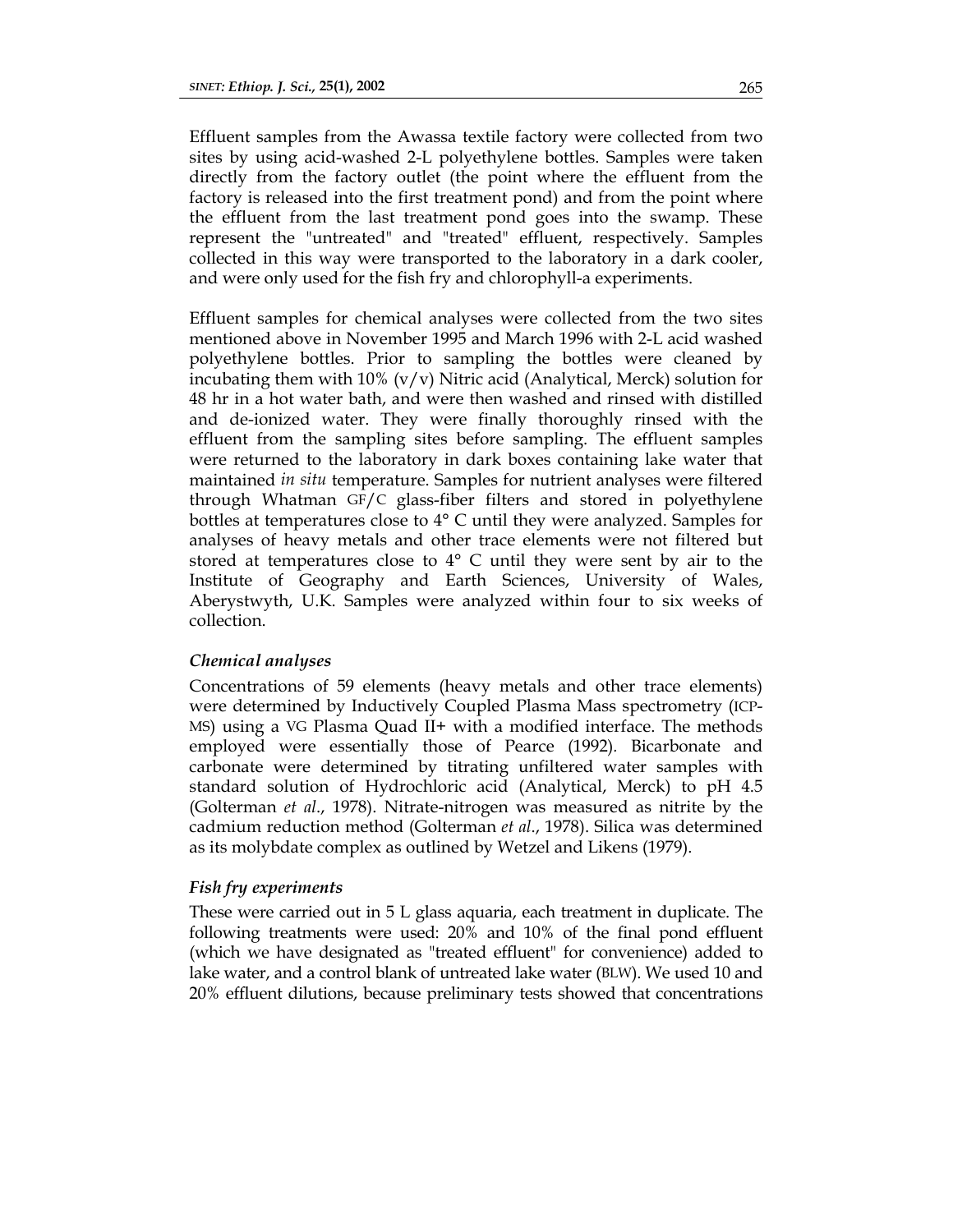less than 10% either showed very little effect or required very long incubation periods before notable changes were observed.

After the effluent was thoroughly mixed with the lake water to make sure of uniform distribution and aeration, equal number of fish fry, usually not more than 10, and of similar size were put into each aquarium. Fry mortality was recorded every 6 hr. Most experiments lasted for 48 hrs and were carried out in a laboratory with ambient light and temperature conditions (Zinabu Gebre-Mariam, 1994).

## *Chlorophyll-a experiments*

To study the impact of the effluent on chlorophyll-a concentration (phytoplankton biomass), 500 ml of water from each treatment prepared for the fish fry experiments, were put in 1-litre glass Erlenmeyer flasks and were incubated in the laboratory for 7 days under light condition that imitated the sub-surface water environment and was found to be optimum for other similar studies (Zinabu Gebre-Mariam, 1994). At the beginning and end of the incubation period chlorophyll-a was estimated spectrophotometrically after filtering 200 ml of water through Whatman GF/C glass-fiber filters and extracting the filters in cold 90% methanol overnight in the dark. The abbreviated formula of Talling and Driver (1963) was used to calculate the concentration of chlorophyll-a. No correction was made for degradation products.

## **RESULTS AND DISCUSSION**

# *Chemical composition of the effluent*

Concentrations of most (about 70 %) of the elements were higher in the treated effluent samples than in the untreated samples (Table 1). Samples from untreated effluent contained high concentrations of toxic heavy metals like 20  $\mu$ g l<sup>-1</sup> of Selenium (Se), 11  $\mu$ g l<sup>-1</sup> of Arsenic (As) and 3.8  $\mu$ g l<sup>-1</sup> of Mercury (Hg). Concentrations of these and some of the rest of the trace metals in the treated effluent samples were sometimes 10 to 100 times higher than their concentrations in the untreated samples. This is very intriguing given that the purpose of the treatment pond (biological lagoons) is to reduce the concentrations of the metals. The treatment pond seems to be concentrating the effluent, possibly through evaporation, and sending it into the Shallo swamp. Most of the levels of the heavy metals in the treated effluent are much higher than the maximum permissible level (MPL) in drinking water and/or international average values for freshwaters (unpublished data). We do not intend to judge the quality of the effluent based on MPL or other international standards set for drinking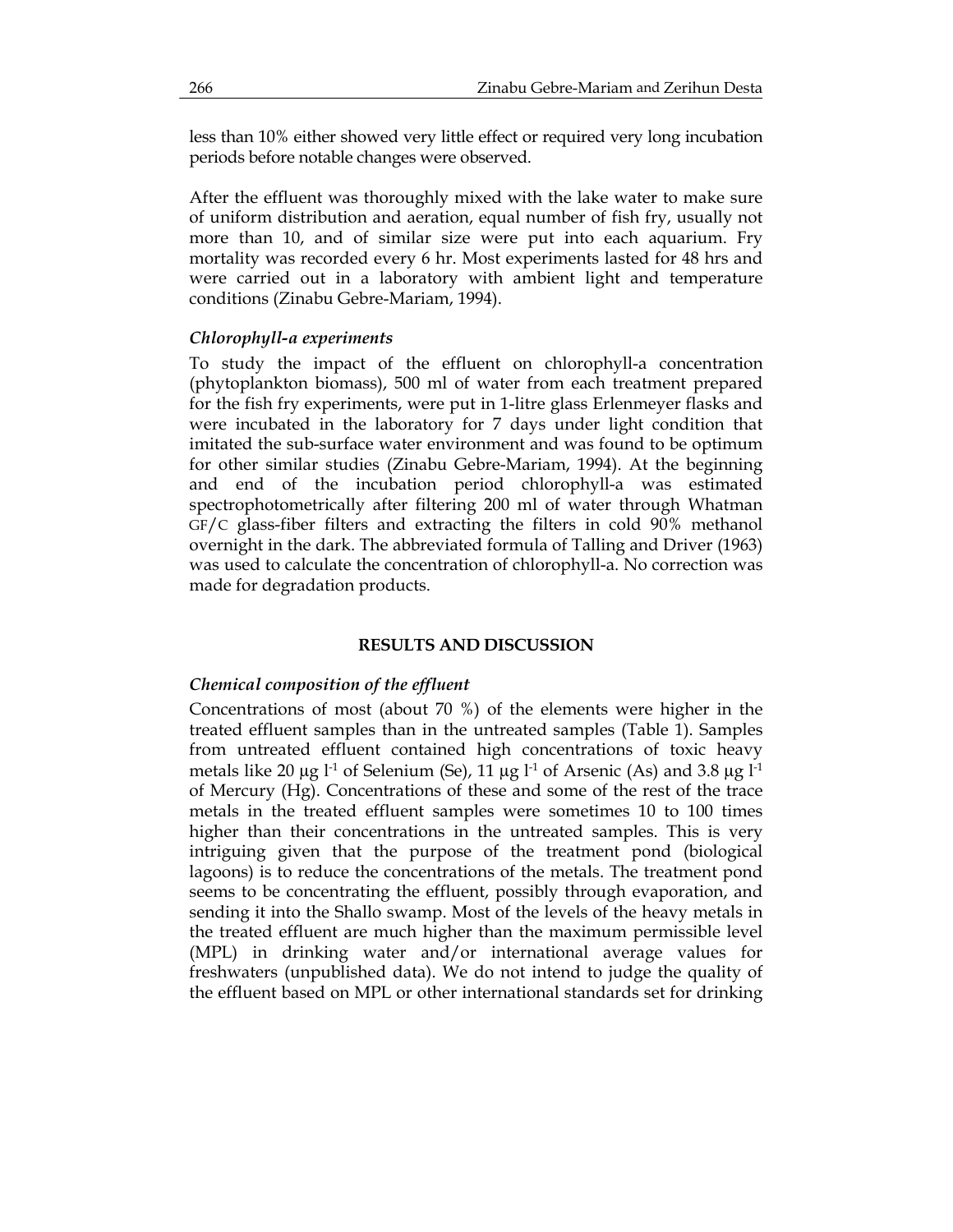water, but since the effluent that is discharged into Shallo swamp ends up in River Tikur wuha and eventually in Lake Awassa, evaluation of the toxic substances in the effluent with reference to normally―accepted values becomes necessary. While the ultimate effects of the chemicals in the effluent on the lake and the river will not be felt for some time to come, the immediate potential health hazard cannot be excluded as many people use water from the swamp and the river for a number of domestic purposes including consumption by humans and cattle. Moreover, given that such high concentrations of trace metals eventually end up in Lake Awassa and trace metals are not usually eliminated from aquatic systems by any known means (Forstner and Wittmann, 1983), it is evident that the lake is facing a very serious threat of contamination.

**Table 1. Concentrations of heavy metals and related trace elements in untreated and treated samples of effluent from Awassa textile factory.** Values are mean concentrations ( $\mu$ g l<sup>-1</sup>) for samples taken in Nov-95 and March-96. Heavy metals commonly known to be very toxic are shown in bold.

| Elements | Untreated Treated |        | % Change |              | Elements Untreated Treated % Change |       |         |
|----------|-------------------|--------|----------|--------------|-------------------------------------|-------|---------|
| Ag       | 0.09              | 0.11   | 25.6     | Mn           | 4.19                                | 13.16 | 213.9   |
| As       | 9.98              | 43.19  | 332.8    | Mo           | 6.91                                | 5.68  | $-17.8$ |
| Au       | 0.18              | 0.06   | $-67.9$  | Nb           | 0.16                                | 0.56  | 261.9   |
| Ba       | 12.50             | 9.34   | $-25.2$  | Nd           | 1.41                                | 3.29  | 133.1   |
| Be       | 0.99              | 4.73   | 377.8    | Ni           | 1.75                                | 3.34  | 90.6    |
| Bi       | 0.01              | 3.22   | 32082.7  | Pb           | 1.39                                | 7.53  | 440.9   |
| Br       | 461.23            | 533.70 | 15.7     | Pr           | 0.06                                | 0.63  | 883.4   |
| Cd       | 1.58              | 1.22   | $-22.7$  | Rb           | 58.36                               | 49.38 | $-15.4$ |
| Ce       | 0.53              | 3.10   | 490.1    | Sb           | 1.63                                | 15.05 | 824.3   |
| Co       | 0.27              | 0.28   | 2.4      | Sc           | 35.49                               | 37.47 | 5.6     |
| Cr       | 19.84             | 42.58  | 114.6    | Se           | 20.31                               | 5.44  | $-73.2$ |
| Cs       | 0.26              | 0.14   | $-43.4$  | Sm           | 0.69                                | 0.67  | $-3.6$  |
| Cu       | 53.73             | 52.53  | $-2.2$   | Sn           | 0.76                                | 0.02  | $-97.0$ |
| Dy       | 0.03              | 0.47   | 1318.2   | $\rm Sr$     | 90.13                               | 87.12 | $-3.3$  |
| Er       | 0.18              | 0.27   | 49.2     | Ta           | 0.32                                | 0.05  | $-83.4$ |
| Eu       | 0.02              | 0.14   | 746.7    | Tb           | 0.07                                | 0.14  | 98.6    |
| Fe       | 131.89            | 75.77  | $-42.6$  | Te           | 2.54                                | 1.73  | $-31.9$ |
| Ga       | 7.89              | 10.75  | 36.4     | Th           | 0.10                                | 0.06  | $-34.3$ |
| Gd       | 0.21              | 0.74   | 249.5    | Ti           | 33.46                               | 38.28 | 14.4    |
| Hf       | 0.04              | 0.07   | 61.9     | T1           | 0.24                                | 0.47  | 95.4    |
| Hg       | 3.77              | 5.10   | 35.1     | Tm           | 0.05                                | 0.13  | 182.4   |
| Ho       | 0.04              | 0.09   | 112.2    | U            | 0.13                                | 0.26  | 109.2   |
| I        | 11.89             | 15.25  | 28.3     | $\mathbf{V}$ | 4.42                                | 4.79  | 8.4     |
| In       | 0.08              | 0.13   | 70.0     | W            | 0.55                                | 1.26  | 131.1   |
| La       | 0.15              | 1.90   | 1139.3   | Y            | 0.44                                | 2.88  | 558.2   |
| Li       | 157.07            | 77.32  | $-50.8$  | Yb           | 0.14                                | 0.29  | 109.3   |
| Lu       | 0.04              | 0.03   | $-35.1$  | Zn           | 85.95                               | 57.16 | $-33.5$ |
|          |                   |        |          | Zr           | 0.29                                | 3.44  | 1107.0  |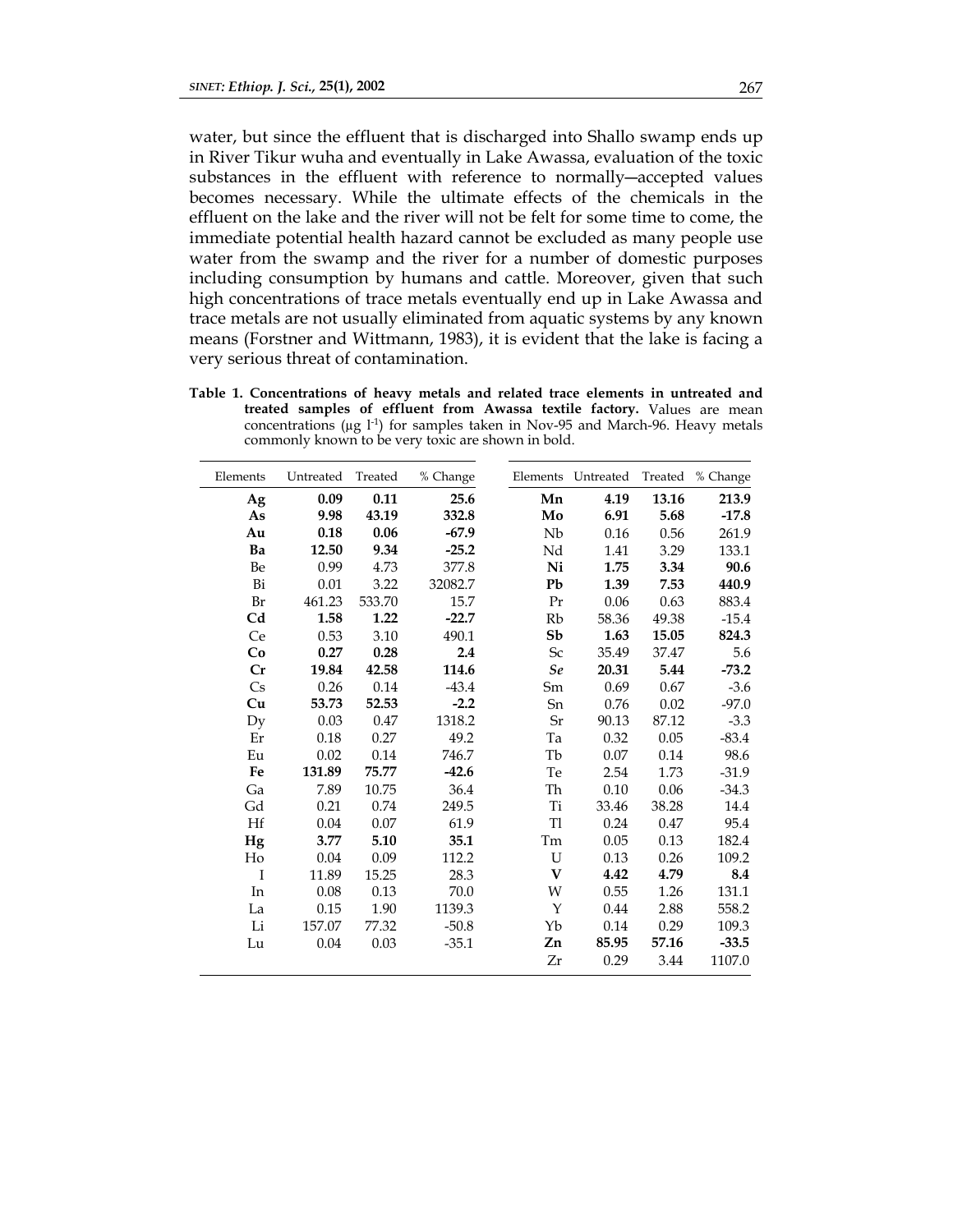About 45% of the major ions seemed to be more concentrated in the treated effluent than in the untreated effluent samples (Table 2). The most noticeable differences were in bicarbonate and nitrate. The increase in bicarbonate concentrations in the treated effluent may be associated with the decrease in the concentration of carbonate. The pH values of the untreated and treated effluent were 12.68 and 9.91, respectively, and this decrease in the pH (which could be the result of some decomposition activity in the pond) may be associated with the changes in carbonate and bicarbonate ratios. Although we were not able to determine concentrations of ammonia and phosphate, it is very likely that their concentrations would have been much higher than the nutrients presented in Table 2. The effluent samples had the pungent smell of ammonia that smelled almost like urine from cattle, and we suspect a high concentration of ammonia. The effect of the effluent on phytoplankton biomass (see below) could be partly due to the high concentrations of these ions and major nutrients, the concentrations of which are much higher than their concentrations in Lake Awassa (Demeke Kifle and Amaha Belay, 1990; Elizabeth Kebede and Amha Belay, 1990; Zinabu Gebre-Mariam, 1988; Zinabu Gebre-Mariam *et al.,* 2002; Zinabu Gebre-Mariam and Taylor, 1989; Zinabu Gebre-Mariam, 2002 and references cited therein). It is well known that the phosphate ion is the most important pollutant leading to lake eutrophication so it is unfortunate that we were not able to measure it. However, as the factory is handling organic matter there must be a lot of phosphate in the effluent.

| <b>Elements</b>  | <b>Untreated</b> | <b>Treated</b> | Difference $\frac{0}{0}$ |
|------------------|------------------|----------------|--------------------------|
| Ca               | 24.5             | 17.0           | $-30.6$                  |
| Cl               | 49.8             | 57.9           | 16.4                     |
| CO <sub>3</sub>  | 1428.0           | 960.0          | $-32.8$                  |
| F                | 3.8              | 3.4            | $-9.5$                   |
| HCO <sub>3</sub> | 0.1              | 1153.0         | 1152900.0                |
| K                | 52.3             | 44.5           | $-15.0$                  |
| Mg               | 5.7              | 3.5            | $-38.9$                  |
| Na               | 1347.8           | 1164.5         | $-13.6$                  |
| NO <sub>3</sub>  | 5.2              | 31.0           | 495.4                    |
| SiO <sub>2</sub> | 88.0             | 94.0           | 6.8                      |
| SO <sub>4</sub>  | 34.8             | 56.0           | 60.6                     |

**Table 2. Concentrations (mg l-1) of some major ions and plant nutrients in treated and untreated samples of effluent from Awassa textile factory.**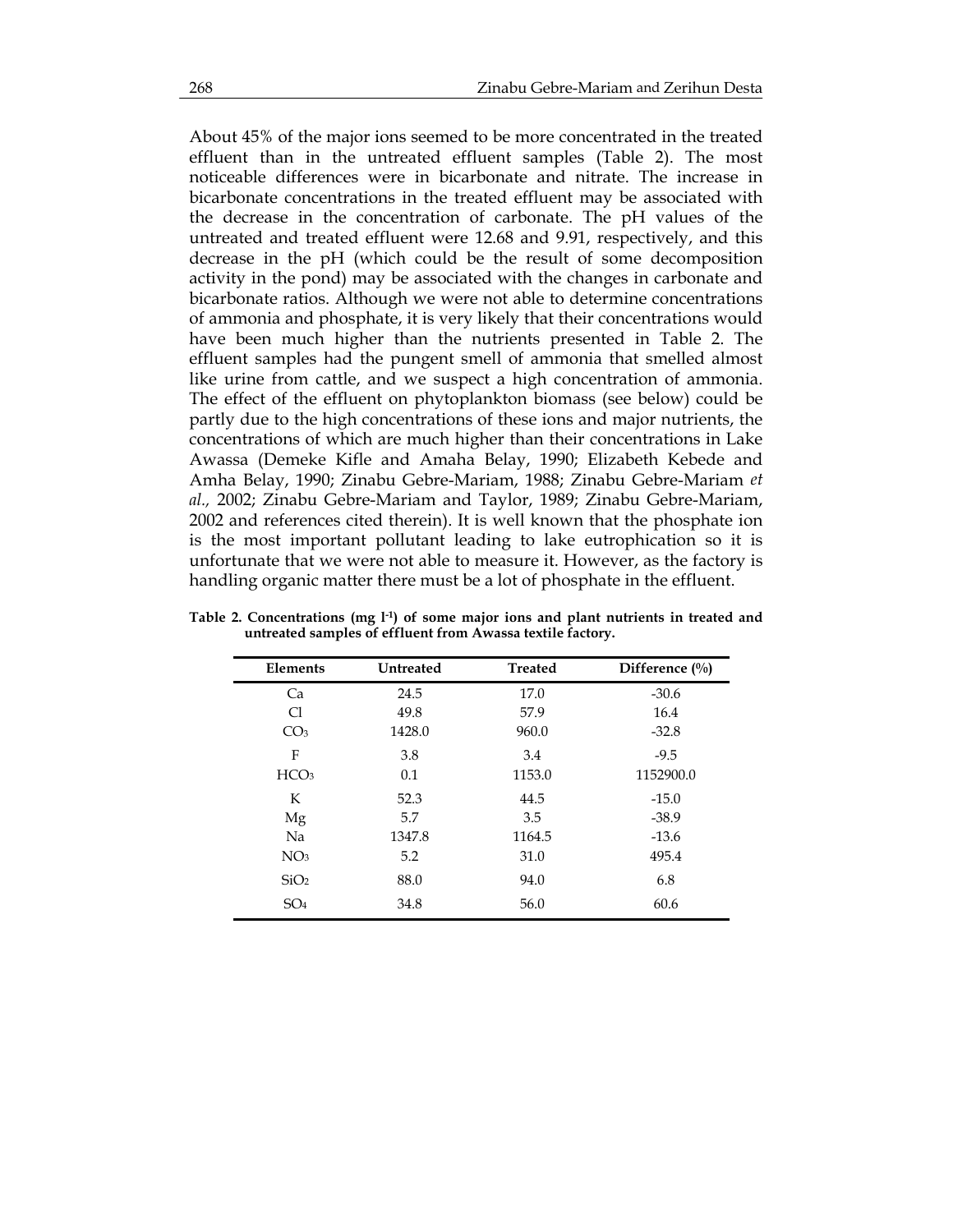#### *Effects of effluent on phytoplankton biomass*

Initial phytoplankton biomass, measured in terms of chlorophyll-a concentrations, did not show marked difference among the three treatments (10% and 20% pond effluent and blank lake water). The mean initial chlorophyll-a concentrations for the three treatments ranged from 17.7 to 20.4  $\mu$ g l<sup>-1</sup> with the highest value for blank lake water (BLW) and the lowest for the 20% effluent sample (Fig. 1). The slight differences observed between the effluent treatments and the control (BLW) are due to the dilution effect.



**Fig. 1. Initial and final concentrations (**µ**g l-1) of chlorophyll-a, and % changes in different treatments of effluent from Awassa textile factory. Values are means of results from 12 experiments.** 

The final mean chlorophyll-a concentrations in the three treatments (BLW, 10% and 20% effluent) were 35.8, 111.8 and 148.6  $\mu$ g l<sup>-1</sup>, respectively; and the respective mean percent changes in the three treatments were 98.6, 489 and 847% (Fig. 1). The final chlorophyll-a concentration in samples containing 10% and 20% treated effluent (textile effluent from the pond) increased by 4.89 to 1400% and 6.92 to 4000%, respectively, where as the changes in the control ranged from -24% to 433% (Table 3). The changes in the chlorophyll-a concentrations in the treatments with effluent are presumably due to the high concentrations of plant nutrients in the effluent from the textile factory, and it is apparent that the effluent from the Awassa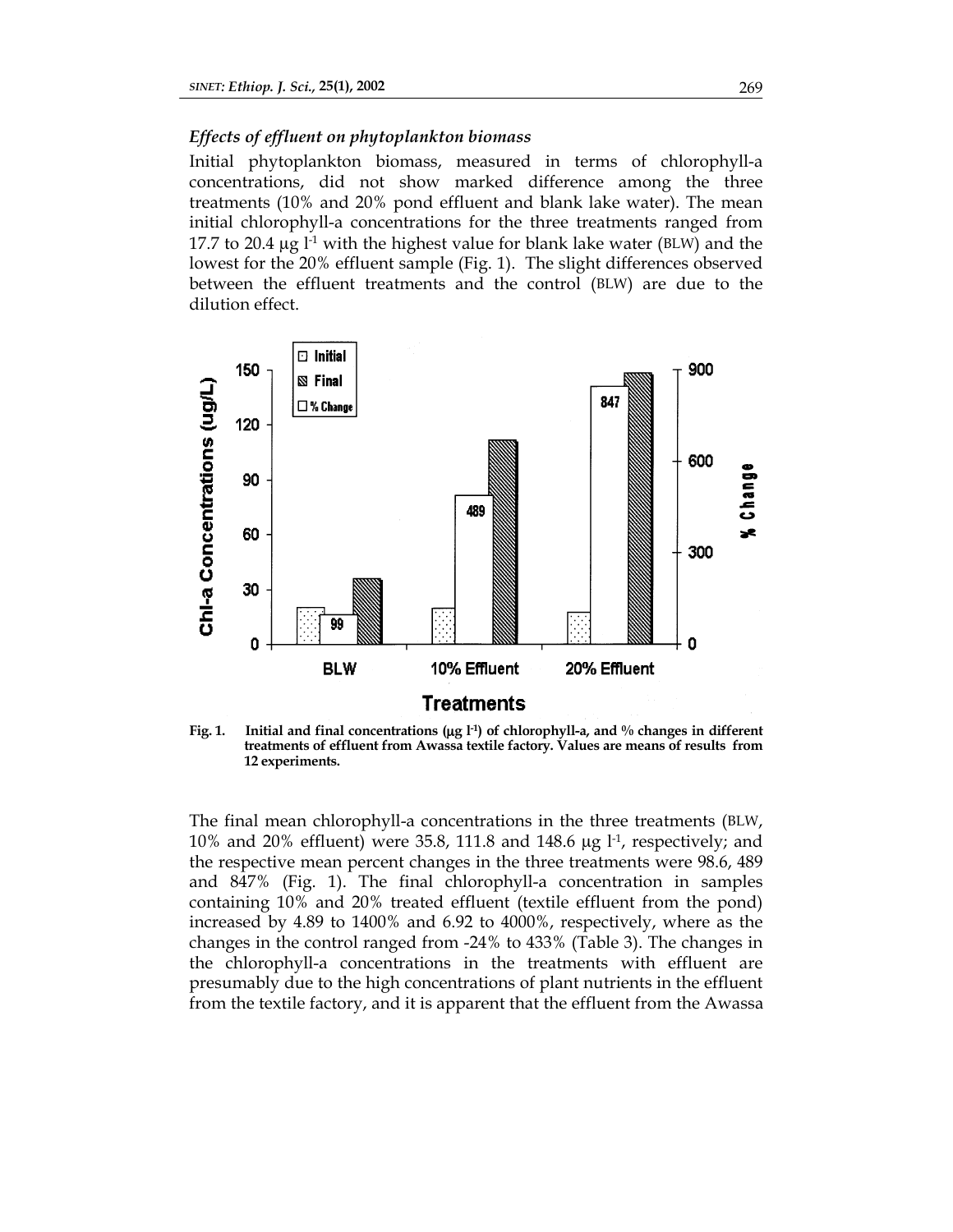textile factory, which ends up in the Lake Awassa, will bring about eutrophication to the lake. The changes in the final chlorophyll-a concentrations in the control samples were certainly due to bottle effects, which commonly occur in samples incubated in containers for such a long time (Zinabu Gebre-Mariam, 1988). Even if one assumed that similar kind of bottling effect occurred in the treatments that contained the textile effluent, the changes in the chlorophyll-a concentrations in the effluent treatments were by far too high to be due to a bottling effect alone.

**Table 3. Initial and final concentrations (**µ**g l-1) and % changes of chlorophyll-a in different treatments of effluent from Awassa textile factory during the study period.** 

| Date        | Blank lake water |       |             | 10% Effluent |        |             | 20% Effluent |        |             |
|-------------|------------------|-------|-------------|--------------|--------|-------------|--------------|--------|-------------|
|             | Initial          | Final | $\%$ Change | Initial      | Final  | $\%$ Change | Initial      | Final  | $\%$ Change |
| $2$ -Sep-97 | 36.49            | 55.78 | 52.86       | 29.72        | 100.61 | 238.53      | 30.29        | 215.28 | 610.73      |
| 16-Oct-97   | 12.93            | 67.42 | 421.42      | 12.93        | 108.00 | 735.27      | 12.93        | 243.00 | 1779.35     |
| $4-Nov-97$  | 15.64            | 83.40 | 433.25      | 15.64        | 211.11 | 1249.81     | 14.60        | 96.96  | 564.11      |
| 18-Nov-97   | 14.60            | 11.45 | $-21.58$    | 15.64        | 60.45  | 286.51      | 14.60        | 31.95  | 118.84      |
| 12-Dec-97   | 22.90            | 0.00  | $-100.00$   | 22.20        | 13.55  | $-38.96$    | 18.85        | 13.20  | $-29.97$    |
| 31-Dec-97   | 26.10            | 19.80 | $-24.14$    | 23.60        | 359.63 | 1423.86     | 18.80        | 148.00 | 687.23      |
| 14-Jan-98   | 19.88            | 36.15 | 81.84       | 19.50        | 177.90 | 812.31      | 12.50        | 36.85  | 194.80      |
| 12-Feb-98   | 24.65            | 19.50 | $-20.89$    | 23.51        | 64.65  | 174.99      | 20.35        | 54.20  | 166.34      |
| 27-Feb-98   | 16.35            | 45.90 | 180.73      | 18.80        | 91.75  | 388.03      | 19.50        | 20.85  | 6.92        |
| 11-Mar-98   | 15.75            | 26.40 | 67.62       | 16.00        | 89.00  | 456.25      | 18.80        | 69.50  | 269.68      |
| 30-Jul-98   | 25.86            | 44.62 | 72.54       | 19.18        | 54.21  | 182.64      | 12.93        | 560.17 | 4232.33     |
| 8-Aug-98    | 13.90            | 19.40 | 39.57       | 19.00        | 19.93  | 4.89        | 17.60        | 293.00 | 1564.77     |

The changes in chlorophyll-a concentrations in the 20% effluent treatment were almost always lower than those in the 10% treatments, except in the samples taken in September, October, July and August (Table 3). A possible explanation for this scenario is that the textile effluent boosts phytoplankton growth at lower concentrations but becomes inhibitory as its concentration increases beyond a given point probably as a result of toxicity. Otherwise, the increase in the chlorophyll-a concentrations should always have been higher in the 20% treatments than in the 10%. The four occasions during which the 20% effluent treatments had higher concentrations than the 10% treatment were very likely associated with heavy rains. Therefore, it is possible that the rains diluted the effluent in the treatment pond and the 20% effluent treatment was much more dilute during these sampling periods than the other sampling periods. This may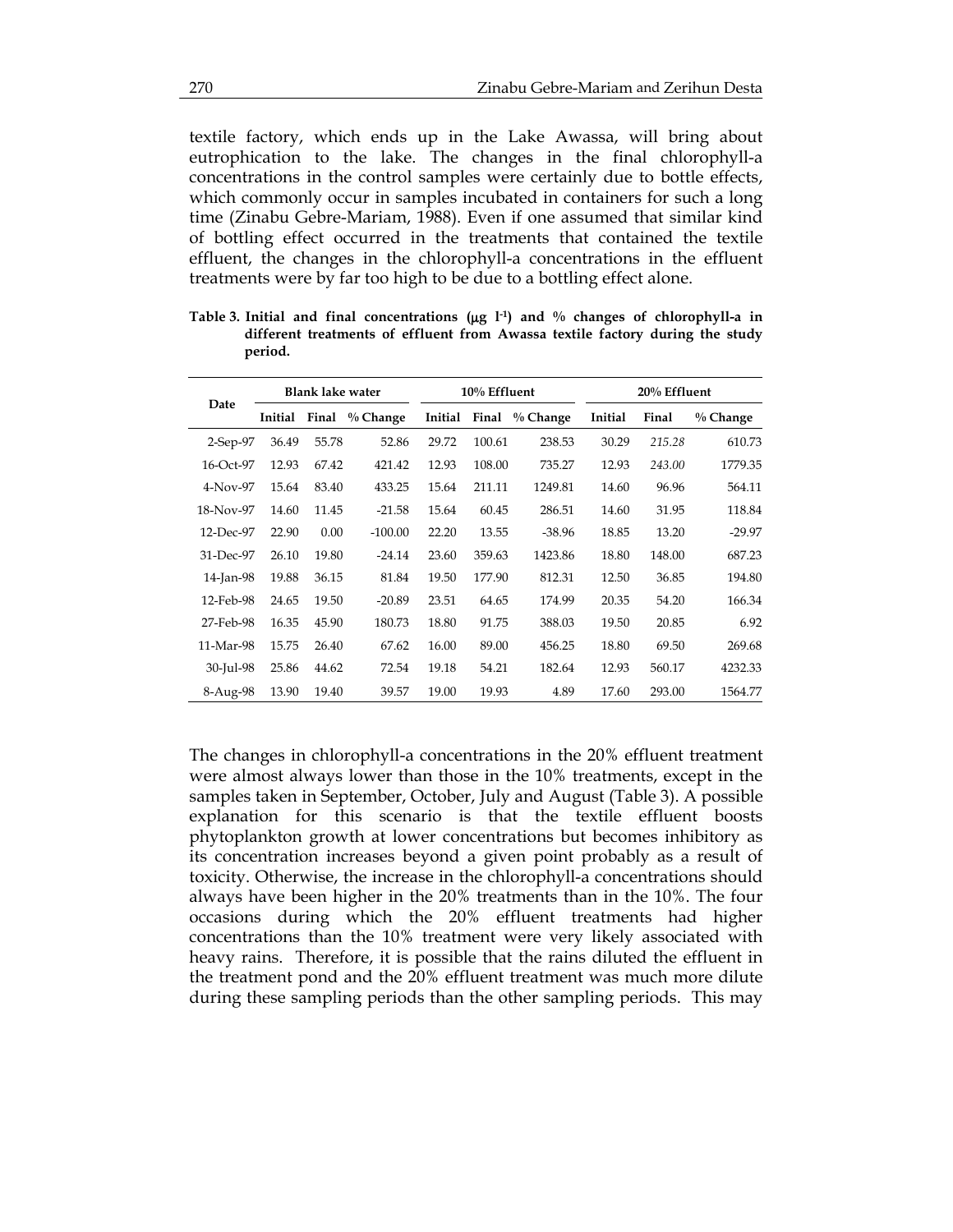have led the 20% effluent treatment to behave like the 10% treatment from other sampling periods. The fact that the chlorophyll-a concentrations in the 10% effluent treatments were much lower during these four sampling periods (during the rainy seasons) than the rest of the study period (Table 3) further substantiates our argument. To clarify this problem, further studies involving serial dilution experiments of effluent treatments need to be carried out to reveal the exact concentrations at which the effluent inhibits phytoplankton growth. Needless to mention that from the point of view of the impacts the effluent will have on the lake, either boosting or inhibiting phytoplankton growth is detrimental to the health of the lake and its biota.

Notwithstanding what has been said in the foregoing section, the differences we observed in the effect of the effluent on the chlorophyll-a concentrations could further be confounded by differences in the intensity of activities in the textile factory and types of chemicals used over the year. We were not able to obtain information as to the periodicity of the activities and the type of the chemicals used at different times of the year, but our speculation is that the activities of the factory vary throughout the year.

What awaits further study is the real meaning of the high values of the chlorophyll-a concentrations in the effluent treatments. Were they due to increase in the biomass of certain groups of phytoplankton or is just a response of the whole phytoplankton assemblage? If such selection occurs and the textile effluent favors a phytoplankton group producing toxic substances, the effect of the effluent on the lake would be more catastrophic. On the other hand, phytoplankton group that grows copiously in the textile effluent could also be adapted to grow in the treatment ponds and the swamp and thereby reduce nutrient loading.

## *Effects of effluent on fish fry*

Eighteen and 53% of the fish fry in 10 and 20% effluent treatment, respectively, died within 12 hr. Although there were times when 100% death was observed in 20% effluent treatments the mean percentage death in this treatment was about 64%, and usually occurred by 24 hr (Fig. 2). The percentage death in the 10% treatment was only 23% at 24 hr. A preliminary test showed that the undiluted effluent killed fish fry in less than 15 minutes and adult fish died in much shorter time than the fry. This suggests that the effluent from Awassa textile factory has toxic effects on fish that becomes more severe with increasing effluent concentration.

The fact that some fry did not die in 48 hr suggests that fish fry can sometimes tolerate the impact of the effluent perhaps as a result of some physiological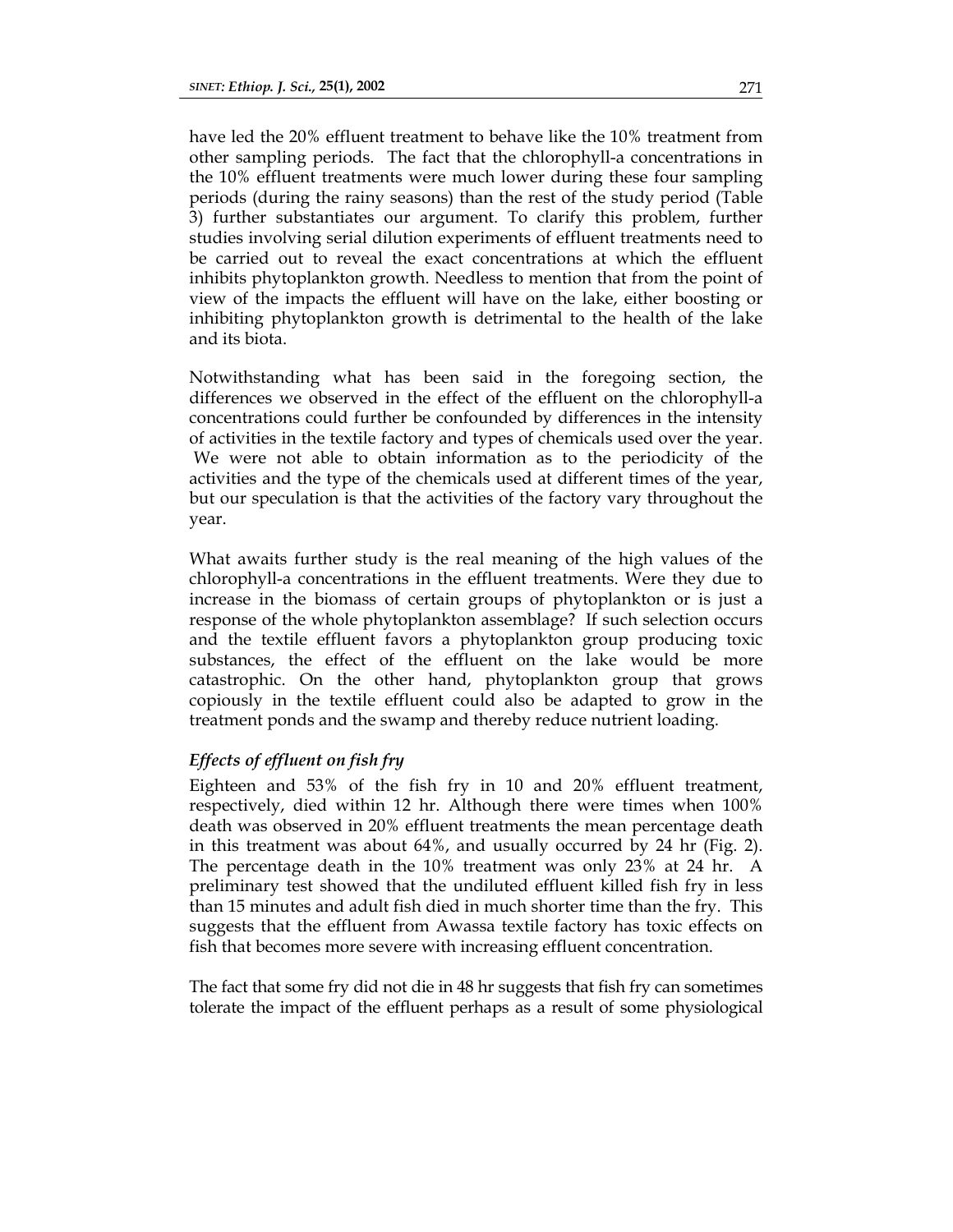adjustment. It would be useful to know the exact mechanism by which they tolerate the impact of the effluent. Just as with the phytoplankton biomass, the effect of the effluent on fish could be variable depending on the amount of rain, the intensity of the activity of the textile factory, the types of chemicals used, etc. While the effect of the effluent from Awassa textile factory on different age groups and different species of fish is an area of future study, our preliminary test indicates that it is very possible for the adult fish to be as vulnerable or even more sensitive than the fry.



**Fig. 2. Average % mortality of fish fry in different treatments of effluent from Awassa textile factory. Values are means of results from 17 experiments.** 

In summary, this study has clearly revealed that the effluent from the Awassa textile factory contains relatively high concentrations of heavy metals and other trace elements of toxic nature as well as major ions and plant nutrients. The effluent treatment ponds (biological lagoons) of the factory do not seem to be removing these elements efficiently, and the effects of the "treated effluent" on phytoplankton biomass and fish fry clearly demonstrate how the lake is going to be affected when the effluent concentration in the lake reaches a noticeable level. We suspect that sewage from other sources around the lake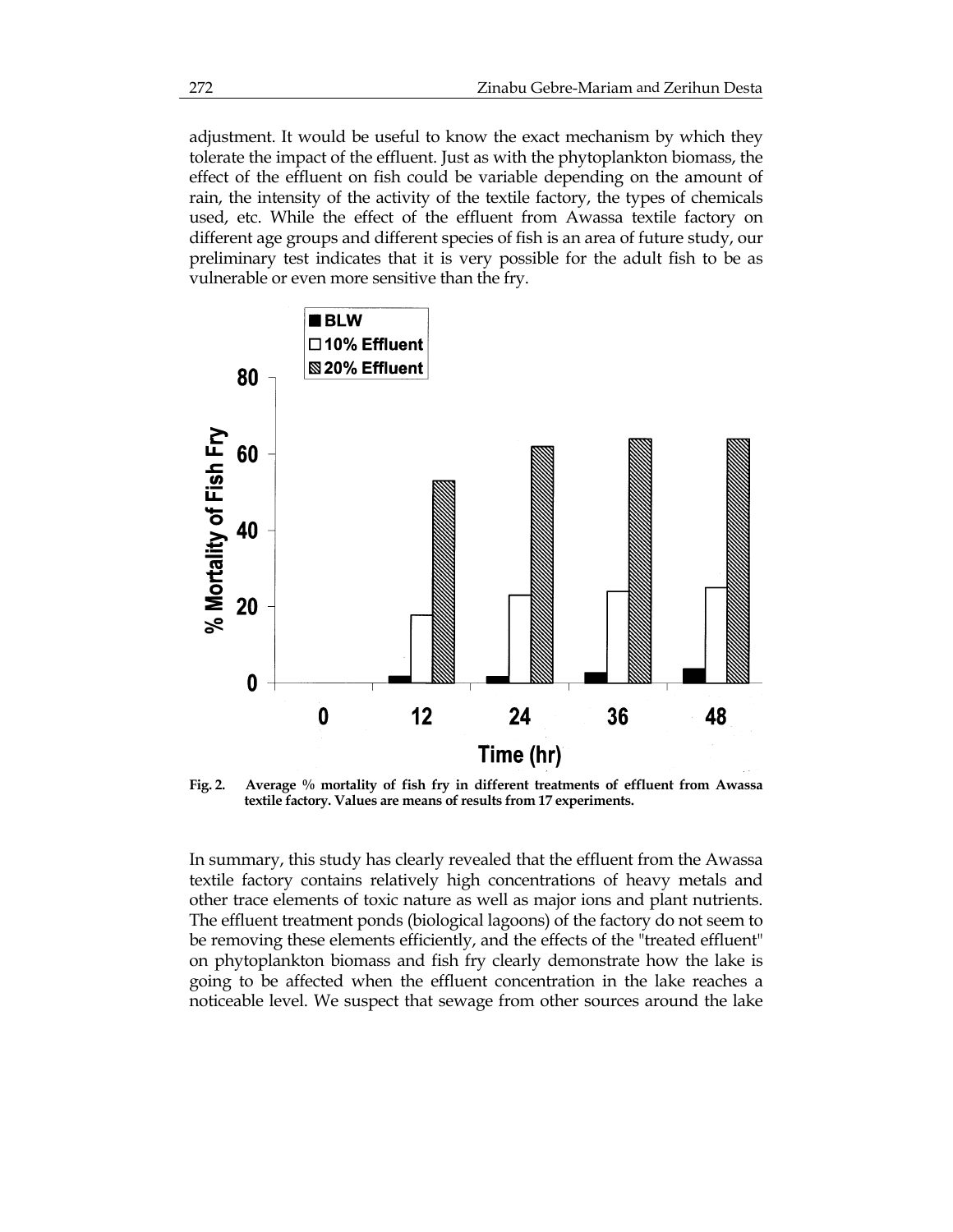(like the referral hospital that is being constructed just a few meters from the shore of Lake Awassa) will probably follow a similar fate. This calls for urgent action by all concerned bodies to see to it that the effluent from the Awassa textile factory and other possible polluters in the vicinity of the lake is handled properly. We recommend that alternate waste disposal system be established for the textile factory and its effectiveness be regularly monitored. Unless immediate measures are taken to change the present state of affairs of sewage handling around Lake Awassa, we are concerned that the lake will end up being a sewage depot rather than a healthy water body.

#### **ACKNOWLEDGEMENTS**

We thank Drs. L.J. Chapman and N.G. Nordlie of the University of Florida and Dr. A.D. Harrison of South Africa for their valuable comments on the draft manuscript. We also thank the two anonymous referees of *SINET* for their constructive suggestions. We are grateful to Dr. Nick J.G. Pearce of the Institute of Geography and Earth Sciences, University of Wales, U.K., for the chemical analyses of the heavy metals and other trace elements. Grant for writing this paper was provided to the corresponding author (ZGM) from the Fulbright Senior Scholarship Program through CIES, USA. The Department of Zoology, University of Florida, USA, through Dr. L.J. Chapman kindly made computer and other office facilities available to the same author.

#### **REFERENCES**

- 1. Chhonkar, P.K., Datta, S.P., Joshi, H.C. and Pathak, H. (2000). Impact of industrial effluents on soil health and agriculture - Indian experience: Part II - Tannery and textile industrial effluents. *Journal of Scientific & Industrial Research.* **59***:*446–454.
- 2. Demeke Kifle and Amha Belay (1990). Seasonal variation in phytoplankton primary production in relation to light and nutrients in Lake Awassa, Ethiopia. *Hydrobiologia* **196:**217–227.
- 3. Elizabeth Kebede and Amha Belay (1994). Species composition and phytoplankton biomass in a tropical African lake (Lake Awassa, Ethiopia). *Hydrobiologia* **288:** 13 – 32.
- 4. Forstner, U. and Witmann, G.T.W. (1983). *Metal Pollution in the Aquatic Environment.* 2nd revised ed., Springer -Verlag, Berlin, p. 375.
- 5. Golterman, H.L., Clymo, R.S. and Ohnstad, M.A.M. (1978). *Methods for the Physical and Chemical Analysis of Freshwater,* 2nd ed. Blackwell Scientific Publications, Oxford, 213 pp.
- 6. Pearce, F.M. (1992). The application of ICP-MS to the analysis of natural waters and an evaluation of sampling techniques. *Environmental Geochemistry and Health* **13:**50–55.